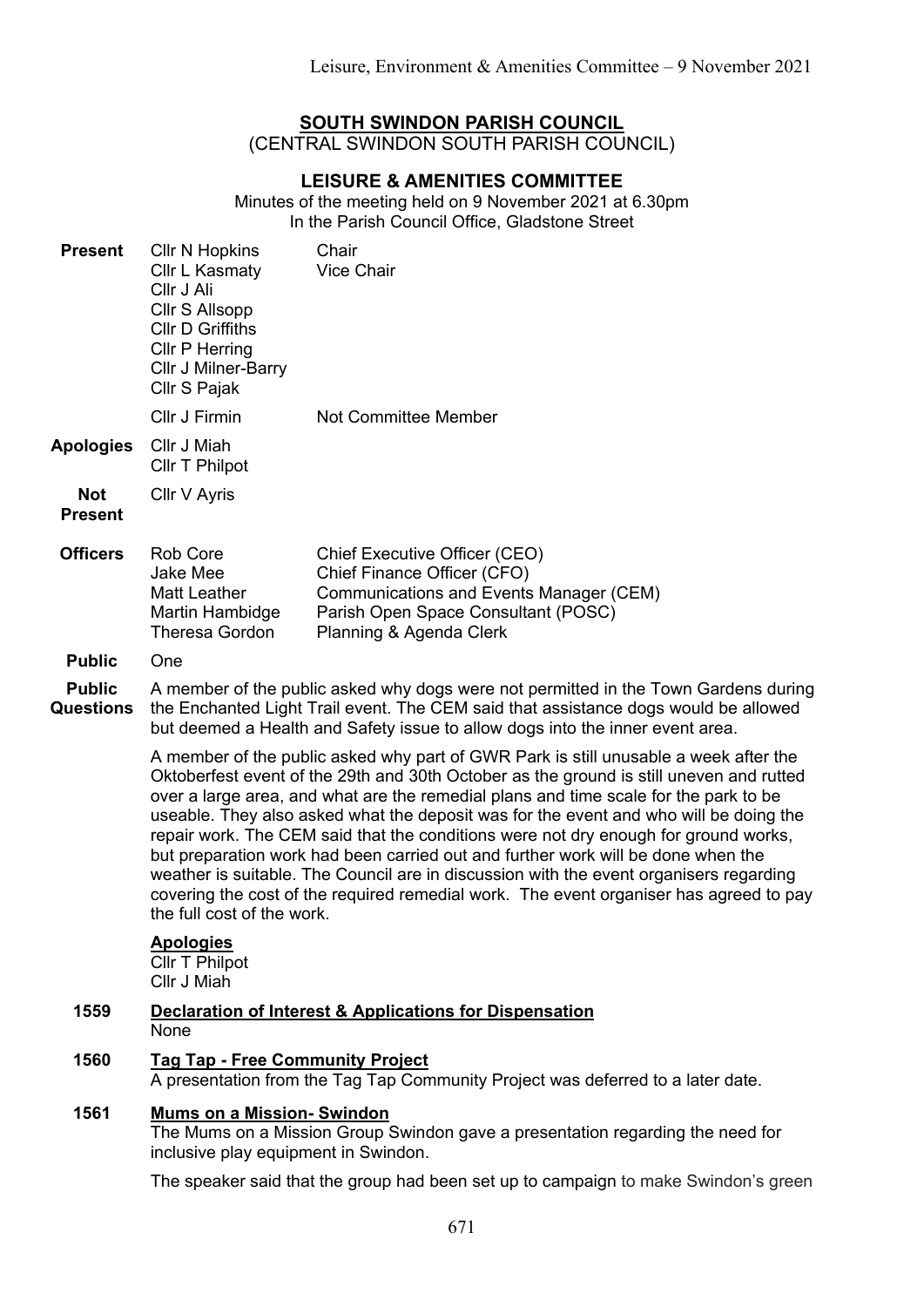spaces and parks accessible to everyone. The group all have children with special educational needs and disabilities and are aware of the differing needs of children. The group are currently raising awareness across Swindon for play equipment to be more accessible for all types of disabilities. The group have worked with other parishes and would like to work with the South Swindon Parish

Cllr Hopkins said that various parish play areas had been refurbished along with inclusive equipment. Councillor Chris Watts asked if the group would be interested in doing an assessment of the refurbished play areas. The speaker said that the group would be happy to visit and provide feedback to the Parish Council.

### **1562 The Gap- Park South Community Garden**

The Communications and Events Manager submitted a report regarding the handover of an area of Public Open Space to a community group called The Gap, a copy of which appears as Appendix A in the Minute Book.

The CEM said that the report was as tabled and that a consultation had been held which had shown interest in using the area as a community garden. The Parish Council would be supporting the volunteers as per 2.4 of the report.

Councillors discussed the details of the report and help that would be provided by the Parish Council.

## **3. Recommendations**

**3.1** To agree to the Parish Council's signing of the agreement with Swindon Borough Council referred to in Point 2.4.

**RESOLVED** that the Parish Council's signing of the agreement with Swindon BoroughCouncil referred to in Point 2.4 be approved.

**3.2** Pending an adequate Risk Assessment produced by the residents, authorize Parish Council Officers to handover the site referred to in Point 2.1 to The Gap community group.

**RESOLVED** that Pending an adequate Risk Assessment produced by the residents, authorise Parish Council Officers to handover the site referred to in Point 2.1 to The Gap community group be approved.

**3.3** To nominate a Parish Councillor to become a member of the The Gap community group, reporting back to the Leisure, Environment and Amenities Committee every 6 months to update the Parish Council on the progress being made on the site.

**RESOLVED** that Councillor C Watts election to The Gap community group be approved.

## **1563 South Swindon in Bloom**

To consider a report from the Parish Open Space Consultant (POSC) regarding the Parish Council's 2021 In Bloom evaluation and award and consider future steps for 2022, a copy of which appears as Appendix B in the Minute Book.

The POSC said the Parish had retained their Britain In Bloom Silver status in 2021 and that feedback from the In Bloom Judge had been positive and included recommendations which would improve the work that the Parish are doing in all categories.

Councillors discussed the report and recommendations made by the POSC

#### **3. Recommendations**

**3.1** Resolve to agree to proceed with an entry in 2022 focussing on a more strategic approach to In-Bloom to include feedback received from the Judge as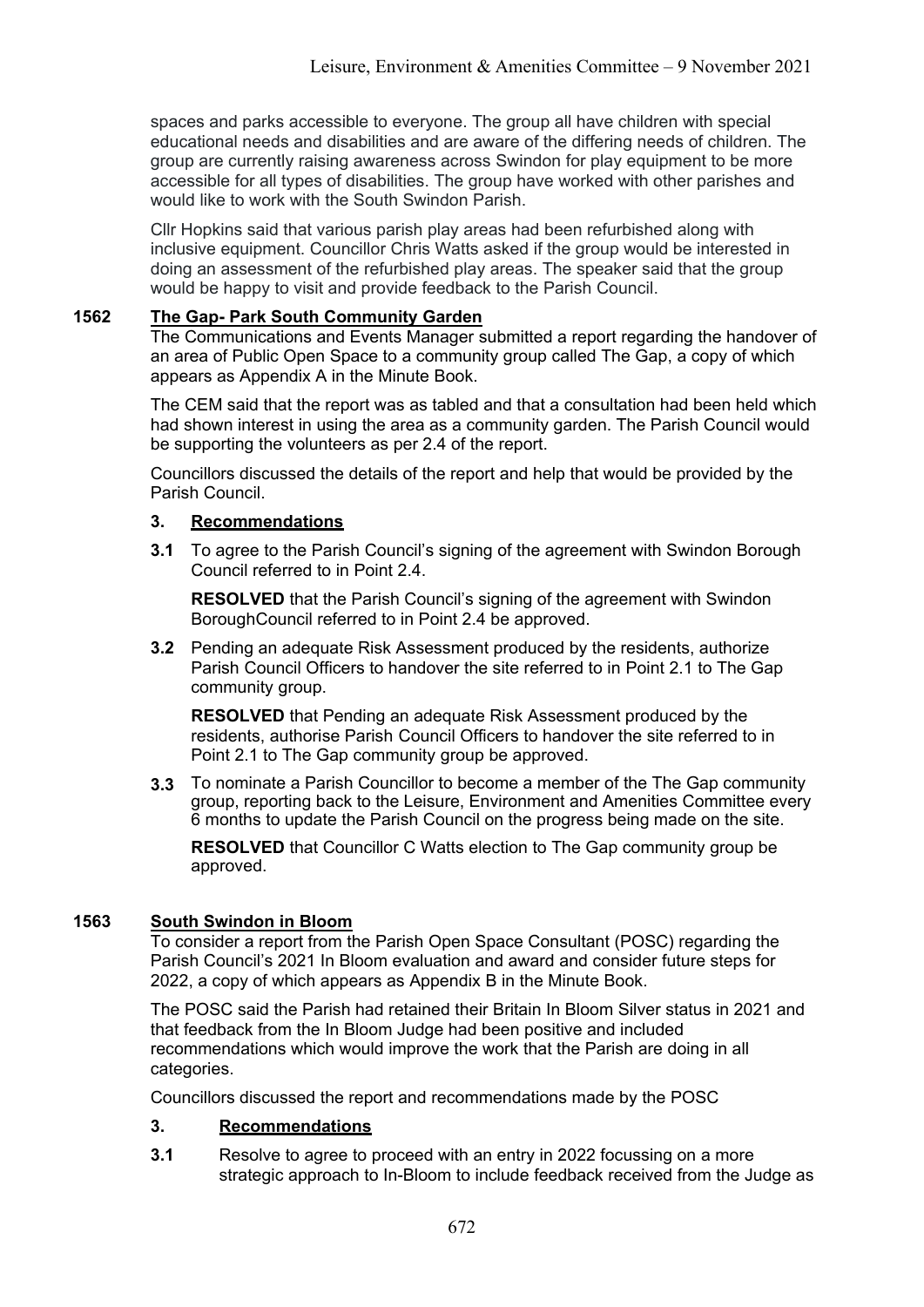detailed in the report.

**RESOLVED** to that recommendation 3.1 be approved.

**3.2** Resolve to agree to encourage greater community participation for the In-Bloom project through volunteering including the open day event and supporting volunteering guidance.

**RESOLVED** that recommendation 3.2 be approved.

**3.3** Resolve to agree to implement a pilot project for In-Bloom focussed on the Old Town area for an entry in 2022.

**RESOLVED** that recommendation 3.3 be approved.

## **1564 2022 Rewilding Strategy**

To receive a report from the Parish Open Spaces Consultant regarding a strategy for rewilding in 2022, a copy of which appears as Appendix C in the Minute Book.

The POSC said that the report gave an introduction to re-wilding ethos and any associated requirements.

## **3 Recommendations**

**3.1** Resolve to proceed with the Re-wilding Strategy as detailed within the Report and in particular agree to the following:

**RESOLVED** that recommendation 3.1 be approved

**3.2** Continue with the existing re-wilding areas in 2022 with the exception of Beverstone Grove which will be reinstated back to the normal grass cutting standard for amenity areas.

**RESOLVED** that recommendation 3.2 be approved.

**3.3** Extend the overall size of the re-wilding areas at Buckhurst Crescent and Sandringham Road Open Space.

**RESOLVED** that recommendation 3.3 be approved.

**3.4** Provision of additional wildflower seed sowing and plug planting at Savernake Street Recreation Ground as requested by Councillor Herring.

**RESOLVED** that recommendation 3.4 be approved.

**3.5** Investigate whether TWIGS in Cheney Manor would be interested in supplying wildflower plugs for use by the Parish.

**RESOLVED** that recommendation 3.5 be approved.

**3.6** That any new requests for additional re-wilding areas shall be assessed during 2022 in line with the criteria detailed in the Report but no new areas will be added to the current list of re-wilding areas for 2022.

**RESOLVED** that recommendation 3.6 be approved

**3.7** Seek a formal variation to the Deed Agreement with Swindon Borough Council to allow for areas of re-wilding.

**RESOLVED** that recommendation 3.7 be approved.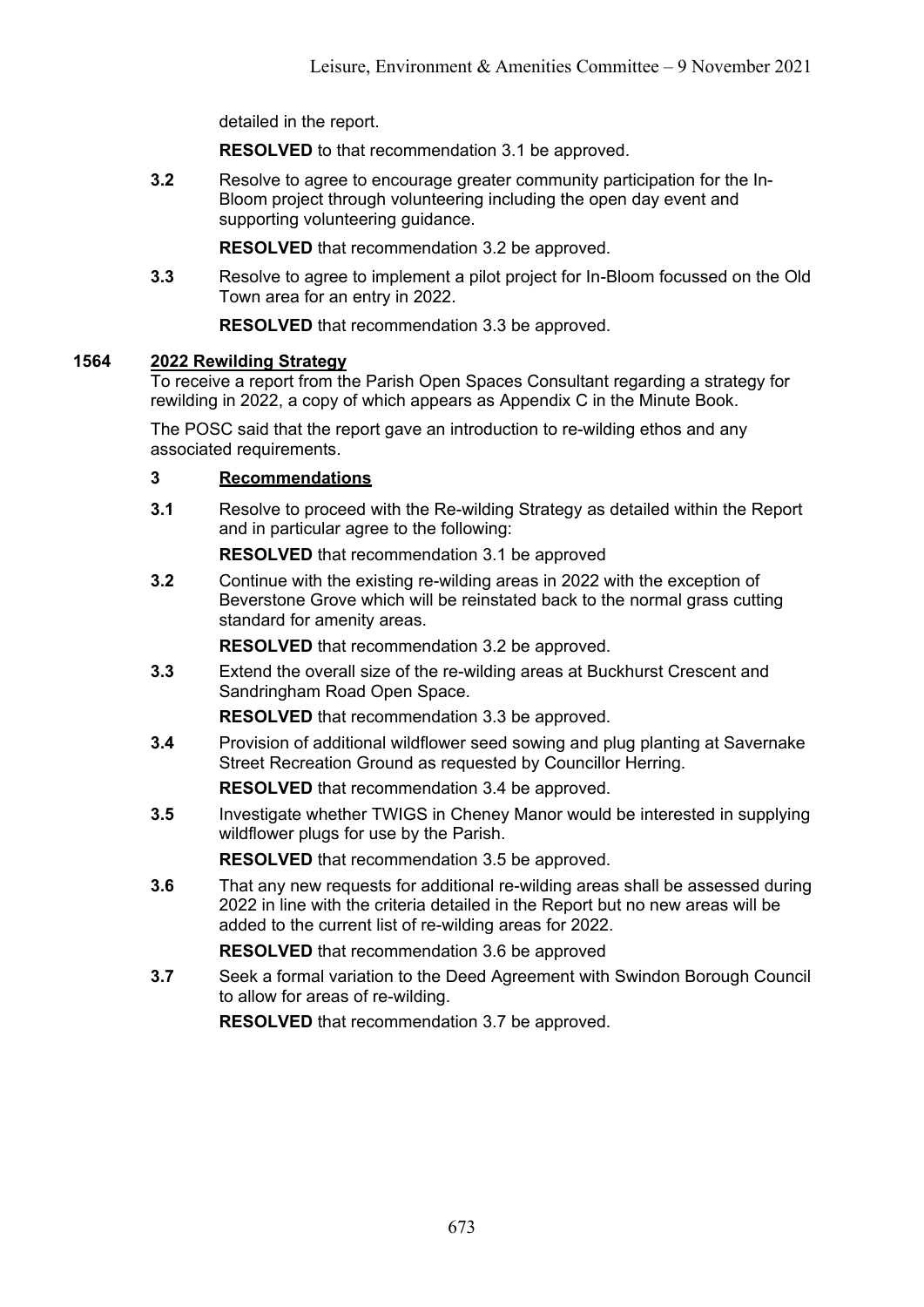## **1565 Composting and Water Butt Provision**

The Parish Open Space Consultant submitted a report regarding new community provision of Composting and Water Butt provision, a copy of which appears as Appendix D in the Minute Book.

The POSC said that the report gave details of green waste disposal generated by the Parish Council and community garden projects. He proposed that a trial be undertaken to divert part of the green waste currently take to Waterside be retained for composting on a few sites initially as part of the trial, and that the provision of water butts could reduce reliance on a piped water supply.

#### **3 Recommendations**

**3.1** Resolve to agree to proceed with the trial of composting at the Town Gardens, Queens Park, outside the Parish Council Offices, and other community projects as deemed suitable subject to stakeholders' agreement as detailed within the Report.

**RESOLVED** that recommendation 3.1 be approved

**3.2** Resolve to agree to proceed with a trial of rainwater harvesting at the Town Gardens, the Parish Council Office and other sites as deemed suitable subject to stakeholder agreement as detailed within the Report.

**RESOLVED** that recommendation 3.2 be approved

### **1566 Signage Audit of Formal Parks**

The Parish Open Space Consultant gave a verbal report regarding a new audit and plan for future signage in the Parish Council's formal parks, a copy of which appears as Appendix E in the Minute Book.

The POSC said that the report gave information on the public signs and notice boards in the Parish formal parks, some of which were installed by the Parish Council along with some inherited. He proposed that an audit of the signage be done to establish a plan for future new signage in these areas.

#### **3 Recommendations**

**3.1** Resolve to agree to proceed with the audit and future plan for signage within the 3 formal parks, incorporating the request from Cllr Herring as part of this review along with the new story boards planned for Town Gardens & Queens Park as detailed within the Report.

**RESOLVED** that recommendation 3.1 be approved

## **1567 Town Gardens Café Improvements**

The Item was deferred to a future meeting.